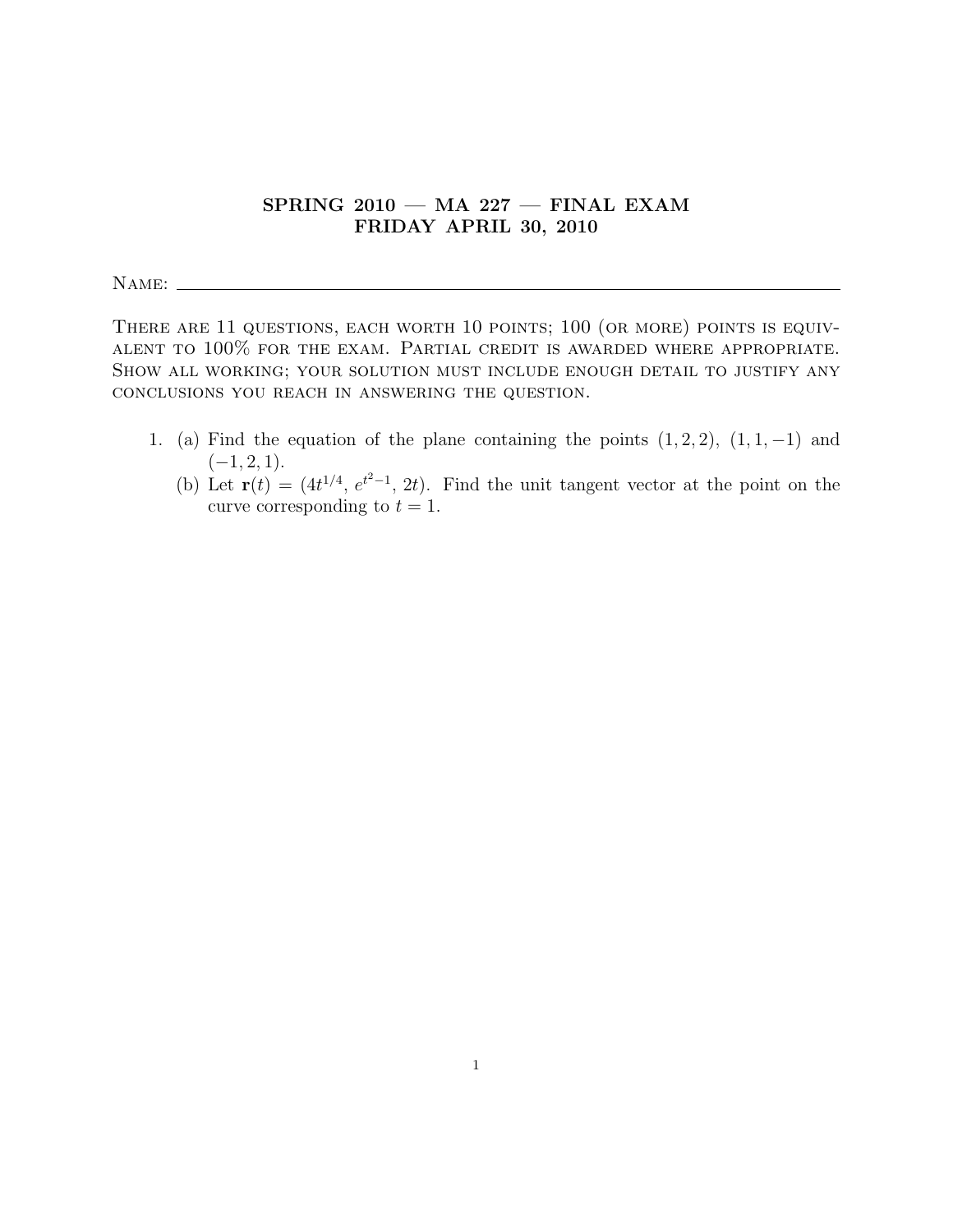- 2. (a) Let  $f(x, y) = x \cos(y) x^2y$ . Find the second partial derivative  $f_{xy}$ .
	- (b) Let  $f = x^2z$  and  $\mathbf{F} = (xz, y, z^2y)$ . Find  $\nabla f$  (the gradient of f), div **F** (the divergence of  $\bf{F}$ ), and curl  $\bf{F}$  (the curl of  $\bf{F}$ ).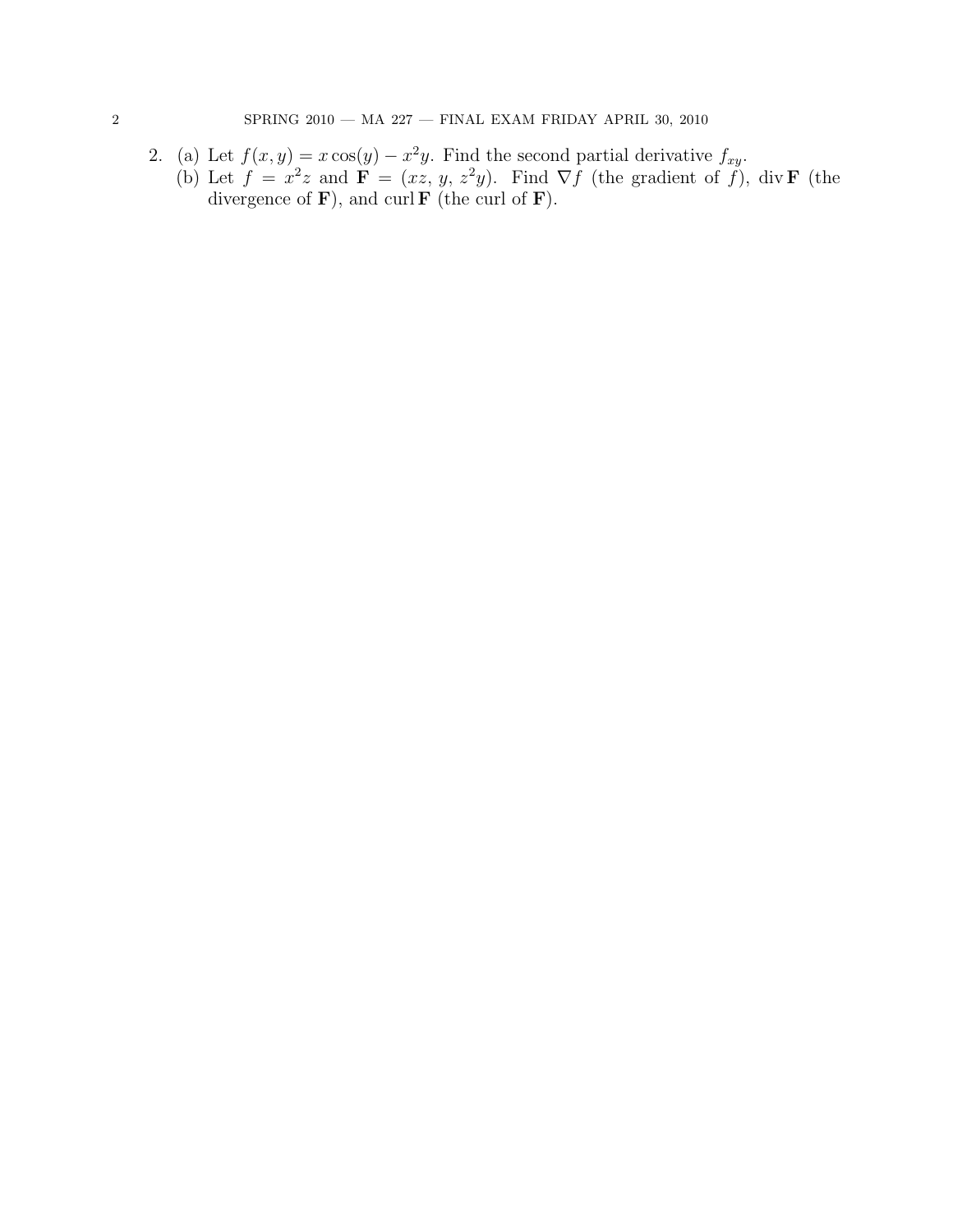${\bf SPRING~2010}\begin{array}{l} -\text{MA~227}\begin{array}{l} -\text{FINAL~EXAMPLE} & \text{SRIDAY~ APRIL~30,~2010} \end{array} & 3 \end{array}$ 

- 3. (a) Find the directional derivative of the function  $f(x, y, z) = xz y$  in the direction of the vector  $\vec{v} = \vec{i} - 2\vec{j} + 2\vec{k} = \langle 1, -2, 2 \rangle$  at the point  $(1, 2, 0)$ .
	- (b) Find the maximum rate of change of  $f(x, y) = xy + 2\sqrt{y}$  at the point (2, 1). In which direction does it occur?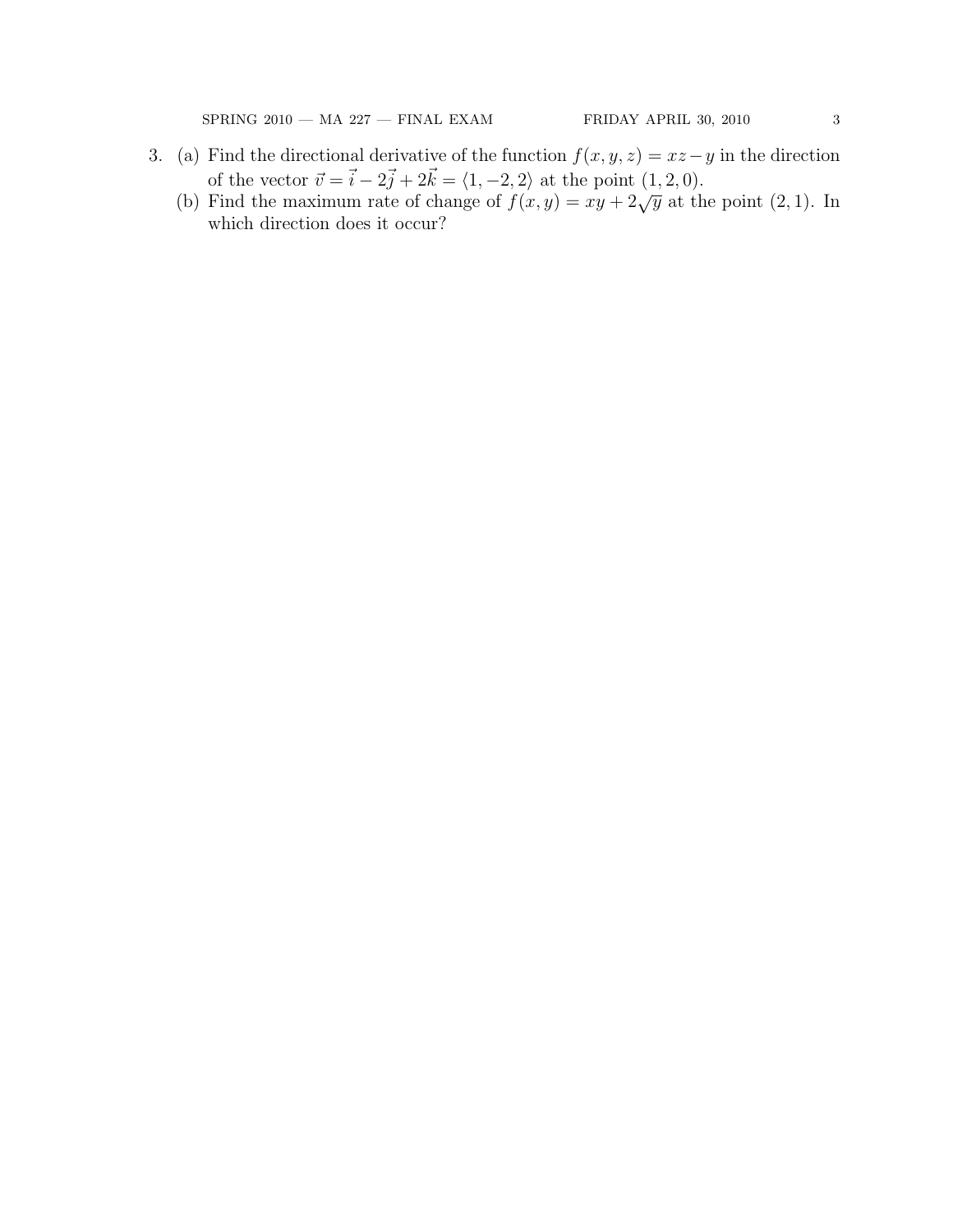4. (a) Let  $z = x^3y^2 - x$ . Find the equation of the tangent plane at the point  $(2, 1)$ . (b) Find equation of the tangent plane to the surface  $x^2 + 2y^2 - 2z^2 = 4$  at the point  $(2, -1, 1).$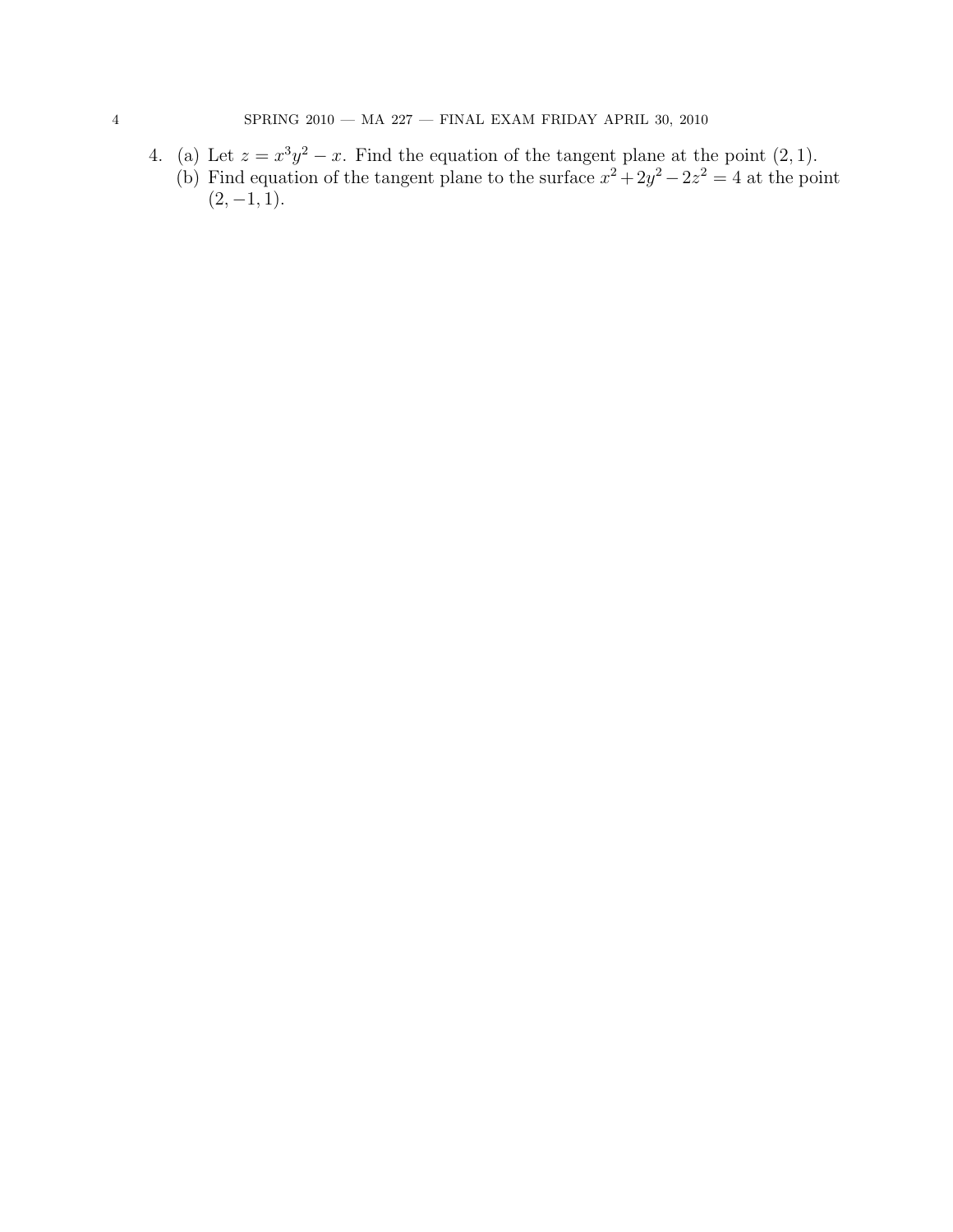5. Find the local maximum, minimum and saddle points (if any) of the function  $f(x, y) = 2x^2 + 4xy - y^2 + 6x - 3.$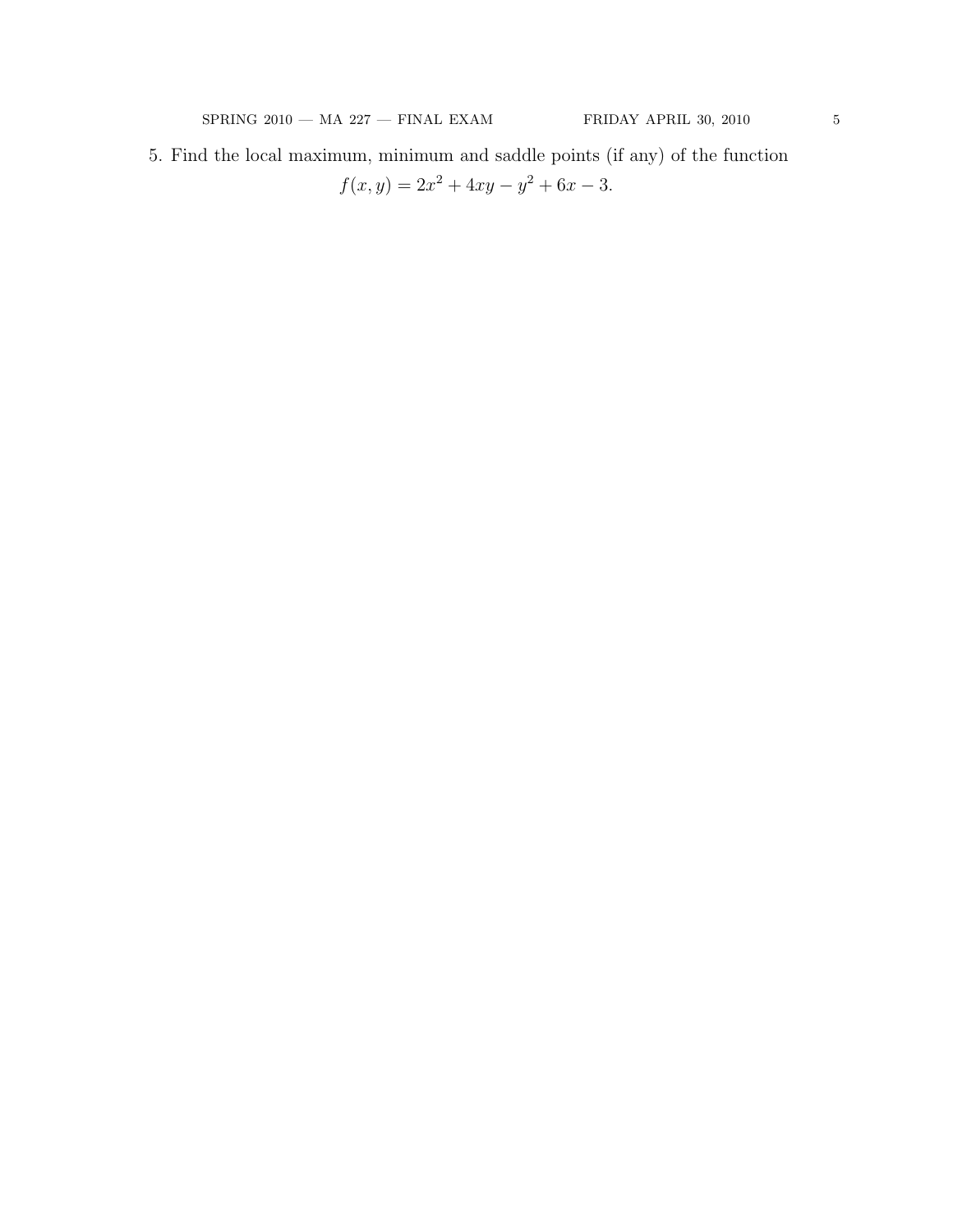6. (a) Find the linear approximation for the function

$$
f(x,y) = 2x^2 + y^2 + yx
$$

near the point  $(1, -2)$ .

(b) Let  $f(x, y) = xy - 2x^2y$  and  $x = s - t$ ,  $y = s^2t$ . Find the partial derivatives  $\partial f/\partial s$  and  $\partial f/\partial t$ .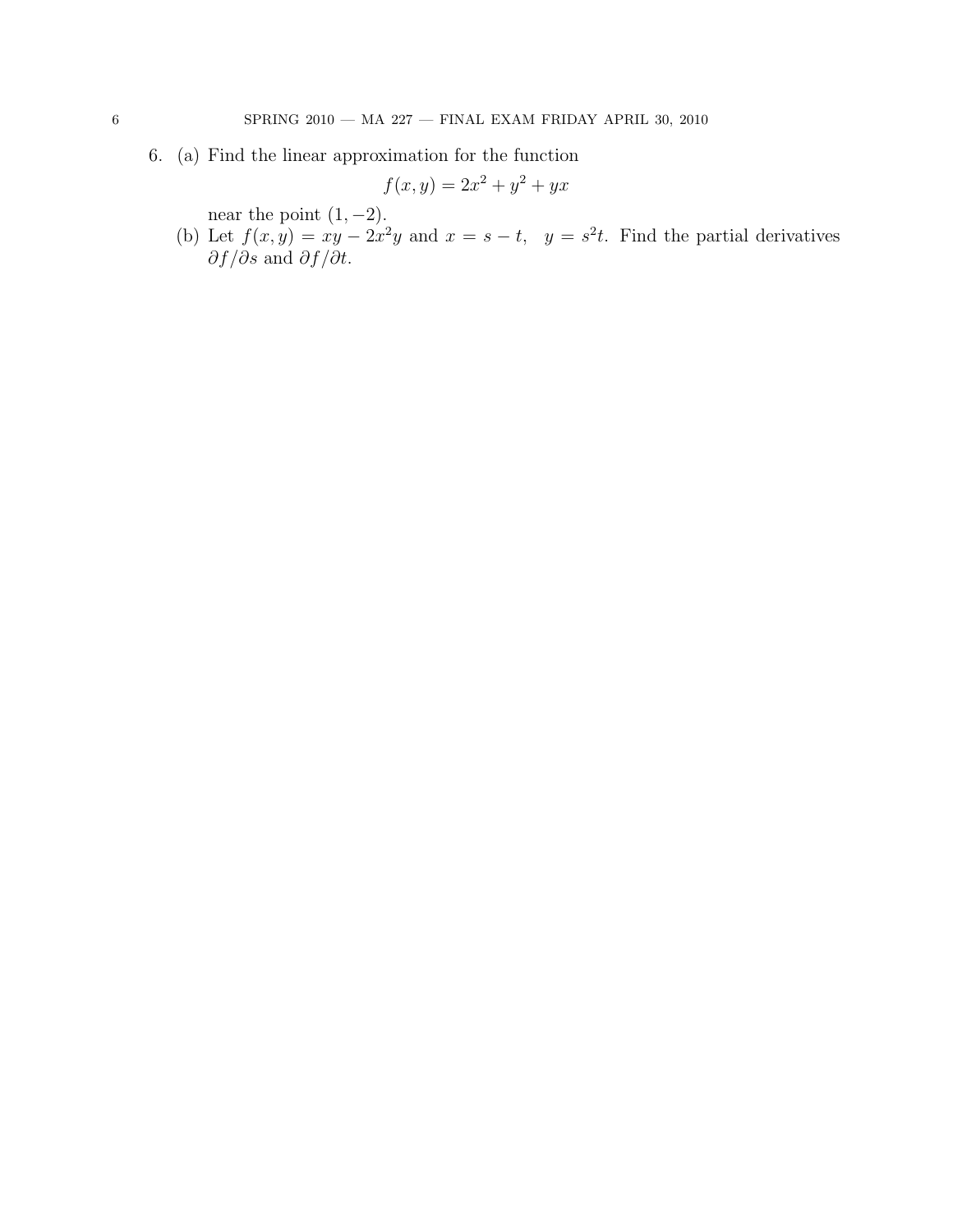7. Find the absolute maximum and absolute minimum points of the function

$$
f(x,y) = 2x^2 + 3y^2 - 4x - 3
$$

on the region  $0 \le x \le 2$ ,  $-1 \le y \le 1$ . Be sure to provide the coordinates of the points and the values of absolute maximum and minimum.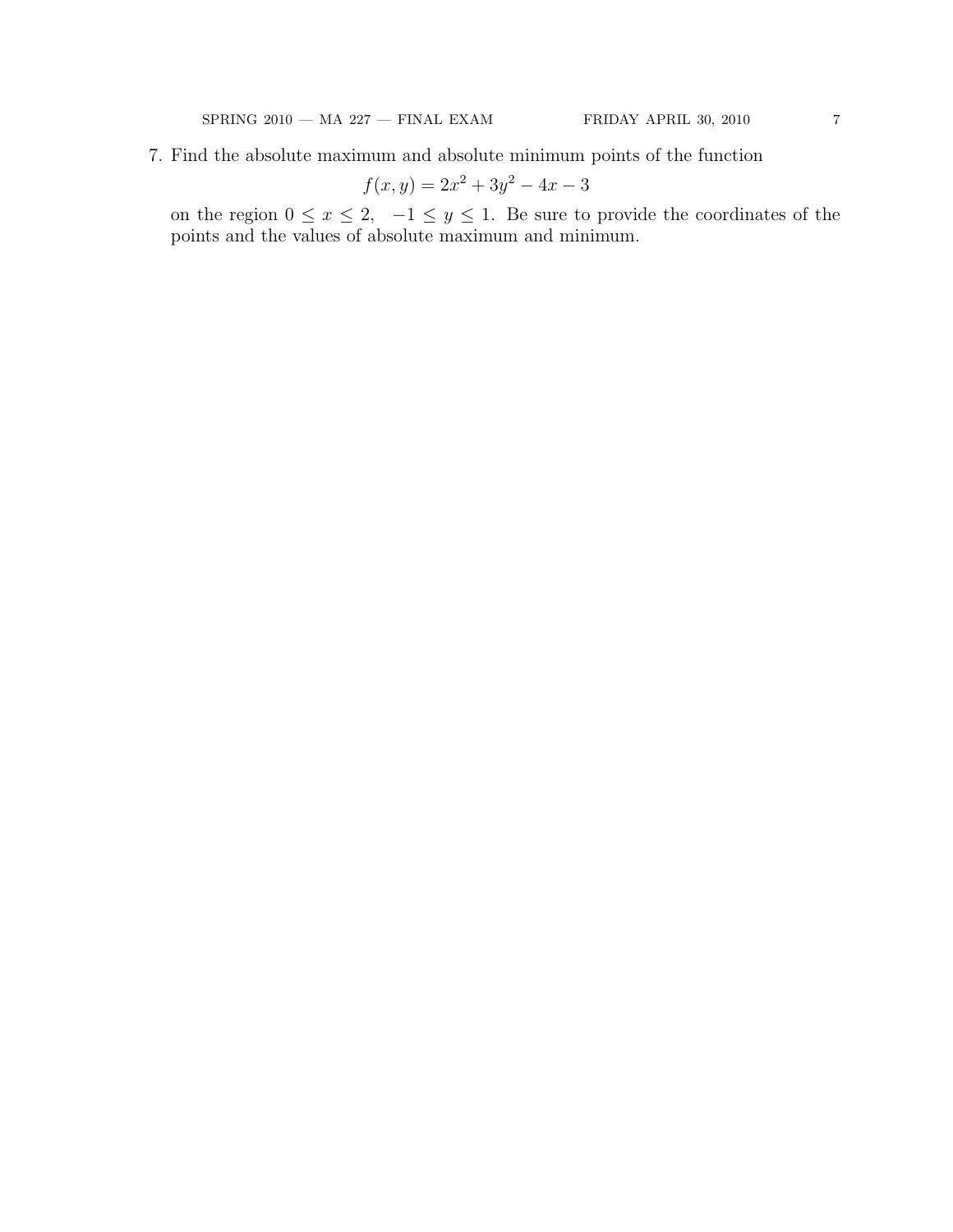8. Evaluate, by making an appropriate change of variables, the integral

$$
\iint_D (x+y)\sin(x-y) dA
$$

where D is the rectangle enclosed by the lines  $x - y = 0$ ,  $x - y = 4$ ,  $x + y = 1$ , and  $x + y = 2.$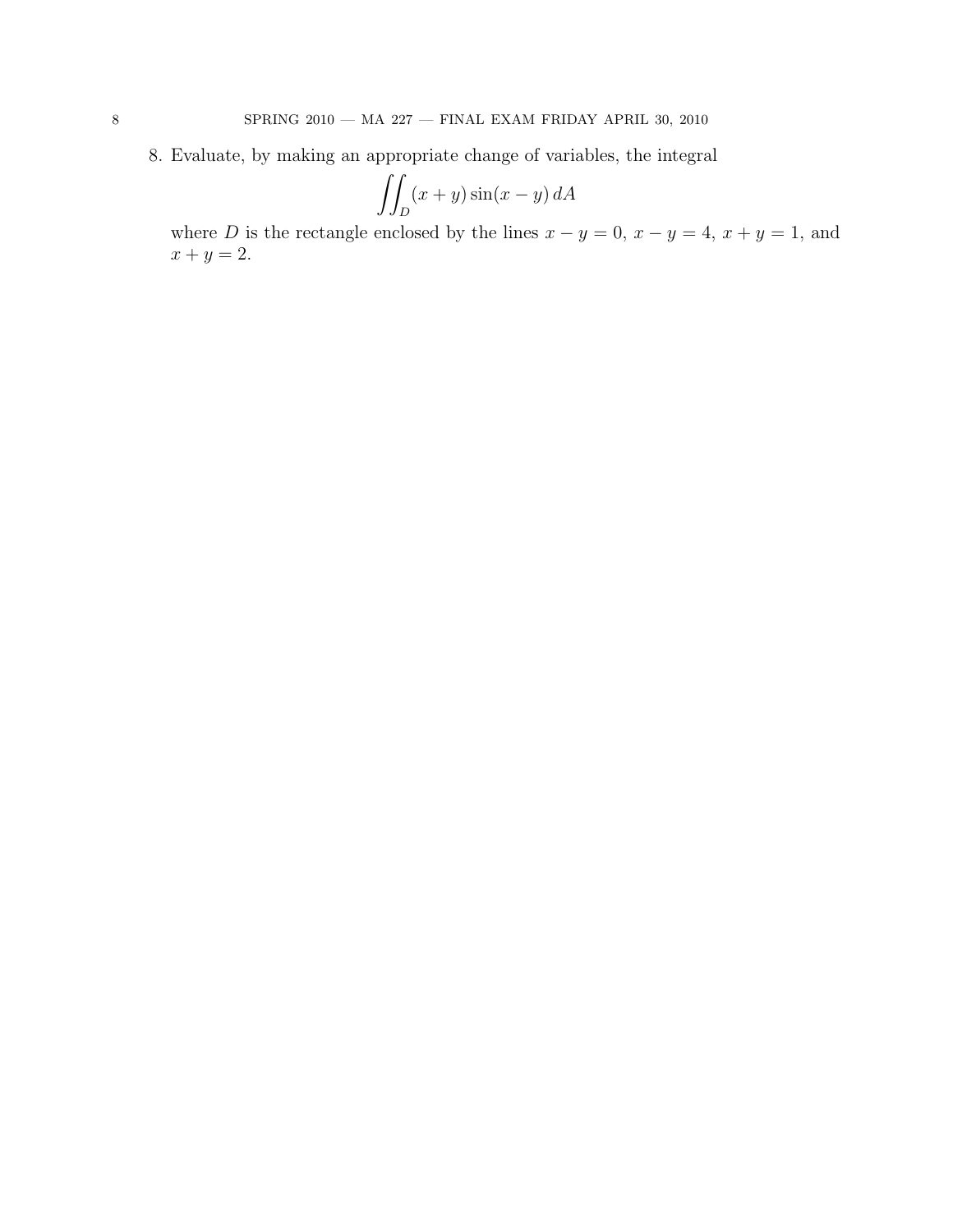${\bf SPRING~2010}\begin{array}{l} -\text{MA~227}\begin{array}{l} -\text{FINAL~EXAMPLE} & \text{SRIDAY~APRIL~30,~2010} \end{array} & 9 \end{array}$ 

9. An agricultural sprinkler distributes water in a circular pattern over a maize field. Each hour, it supplies water to a depth of  $e^{-r}/r$  feet at a distance of  $r > 0$  feet from the sprinkler. Find the total amount of water supplied per hour to the region between the circles of radius 5 and 10 feet centered at the sprinkler.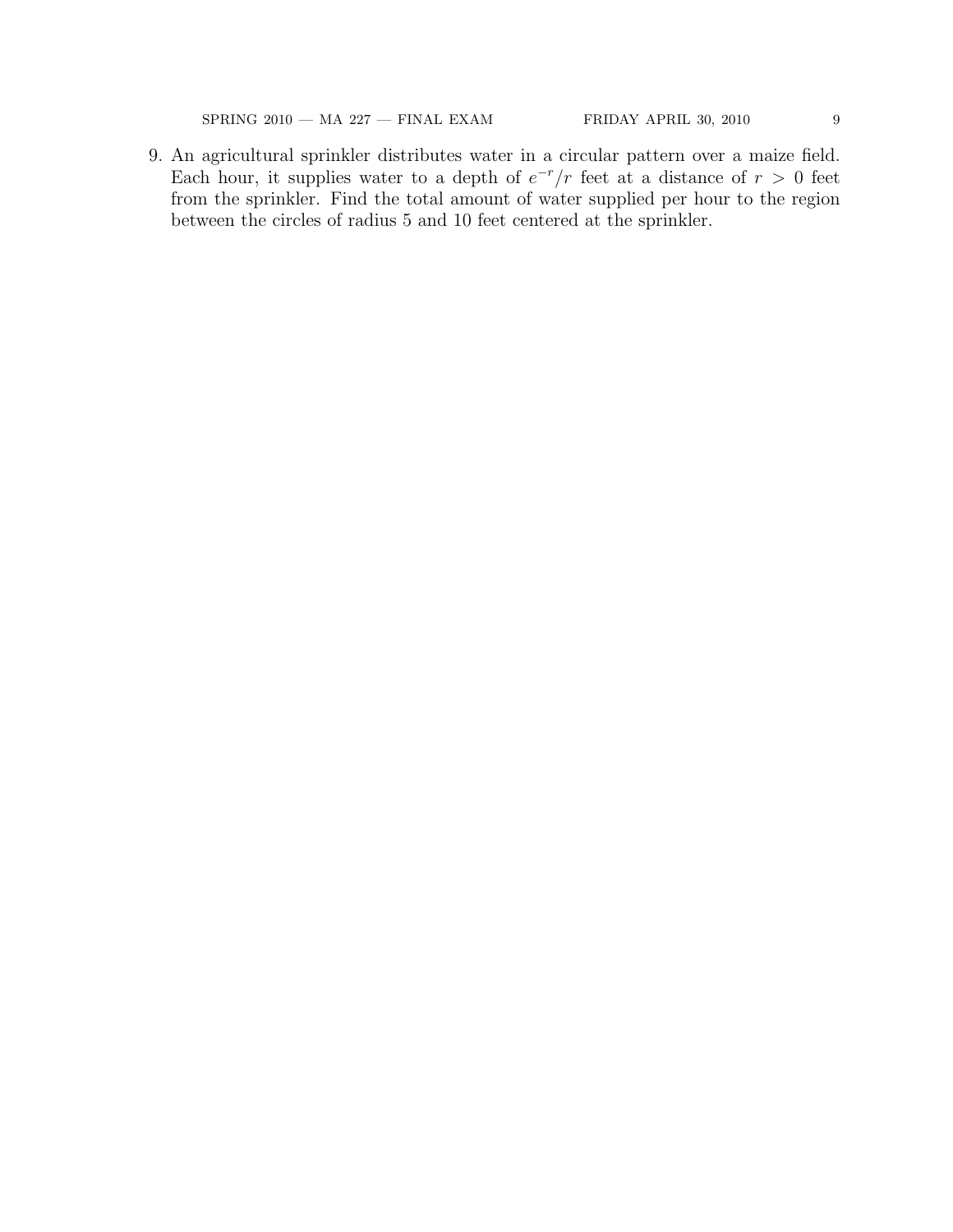10. (a) Switch the order of integration in the iterated integral

$$
\int\limits_{0}^{2} \left[ \int\limits_{0}^{x^{3}} f(x, y) dy \right] dx.
$$

(b) Using a double integral, find the area of the triangle with vertices  $(0, 0)$ ,  $(1, 1)$ ,  $(1, 2)$ .